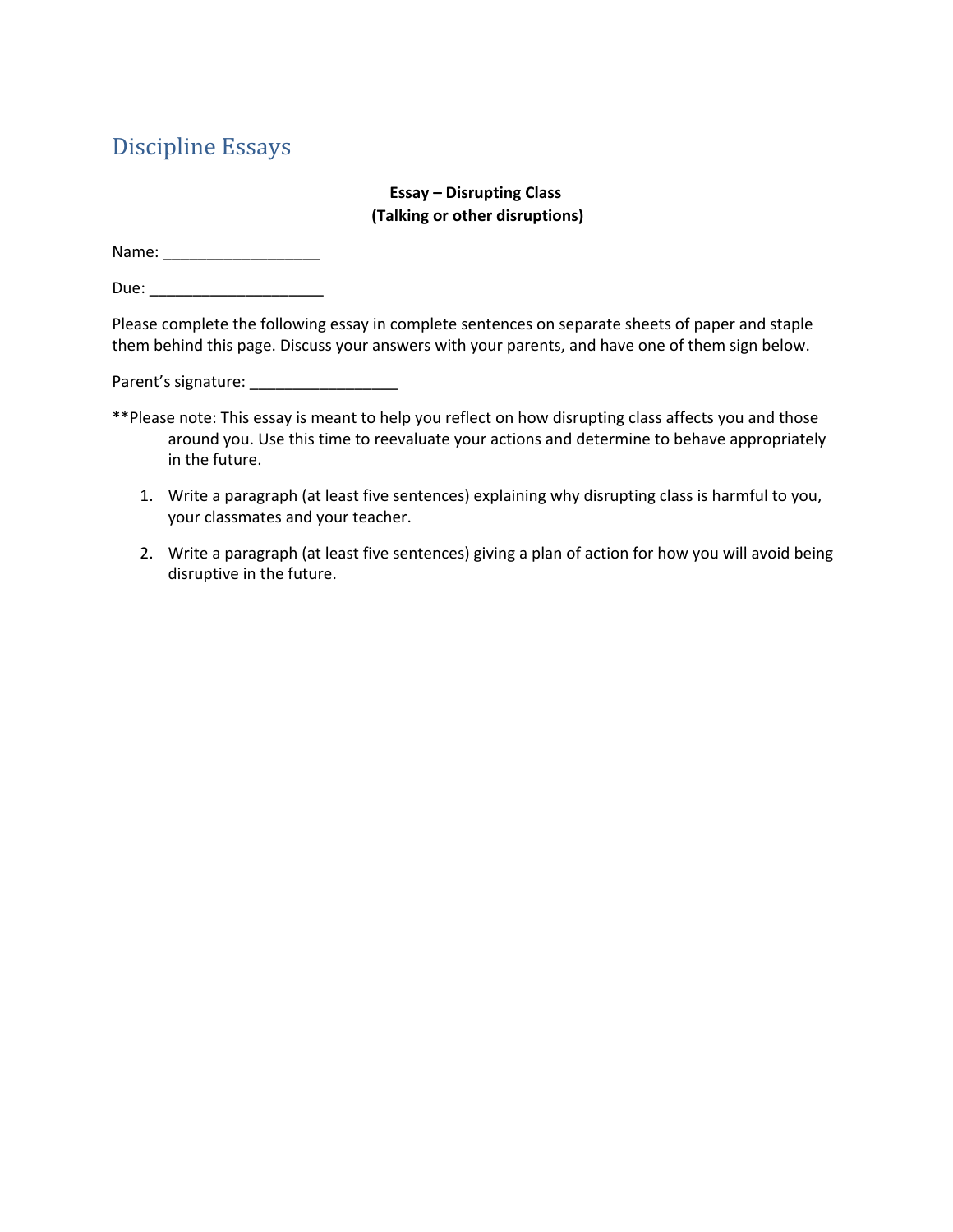## **Essay – Diligence in Class (Not completing work or lack of effort)**

Name: \_\_\_\_\_\_\_\_\_\_\_\_\_\_\_\_\_\_\_

Due: \_\_\_\_\_\_\_\_\_\_\_\_\_\_\_\_\_\_\_\_

Please complete the following essay in complete sentences on separate sheets of paper and staple them behind this page. Discuss your answers with your parents, and have one of them sign below.

Parent's signature: \_\_\_\_\_\_\_\_\_\_\_\_\_\_\_\_\_\_

\*\*Use this time to reevaluate your actions and determine to put forth better effort in the future.

- 1. Write a paragraph (at least five sentences) explaining why you have not been giving your best effort.
- 2. Write a paragraph (at least five sentences) discussing why working hard is beneficial for you.
- 3. Write a paragraph (at least five sentences) giving a specific plan of action for how you will be more diligent in the future.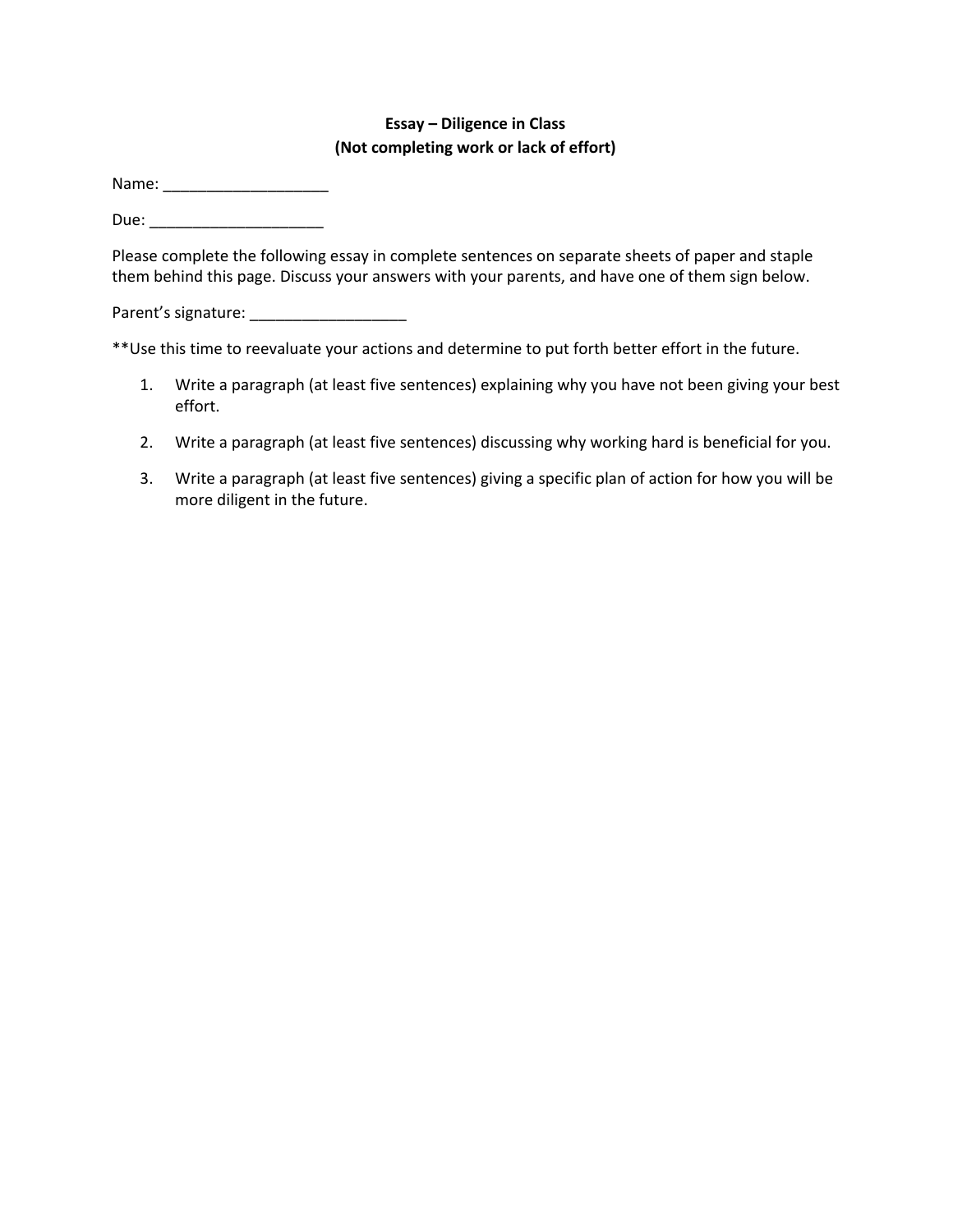## **Essay - Friendship**

Name: \_\_\_\_\_\_\_\_\_\_\_\_\_\_\_\_\_\_

Due: \_\_\_\_\_\_\_\_\_\_\_\_\_\_\_\_\_\_\_

Please complete the following essay in complete sentences on separate sheets of paper and staple them behind this page. Discuss your answers with your parents, and have one of them sign below.

Parent's signature:

\*\*Please note: This essay is about you and how you can be a better friend. It is not about the mistakes your friend has made. We are each responsible for our own actions and should not push blame on other people, especially our friends. As you complete this essay, try not to worry about your friend's mistakes. Instead, focus on how you can be better, and let your friend worry about what he or she needs to change.

- 1. Write a paragraph (at least five sentences) describing the ways in which you have failed to be a good friend in the past.
- 2. Write a paragraph (at least five sentences) detailing specific ways you can be a better friend in the future.
- 3. List at least ten good character traits of your friend. Think about why you are friends with him or her in the first place.

Write a letter to your friend (at least eight sentences) on a different sheet of paper telling him or her what you learned while doing this essay and how you want to treat him or her in the future.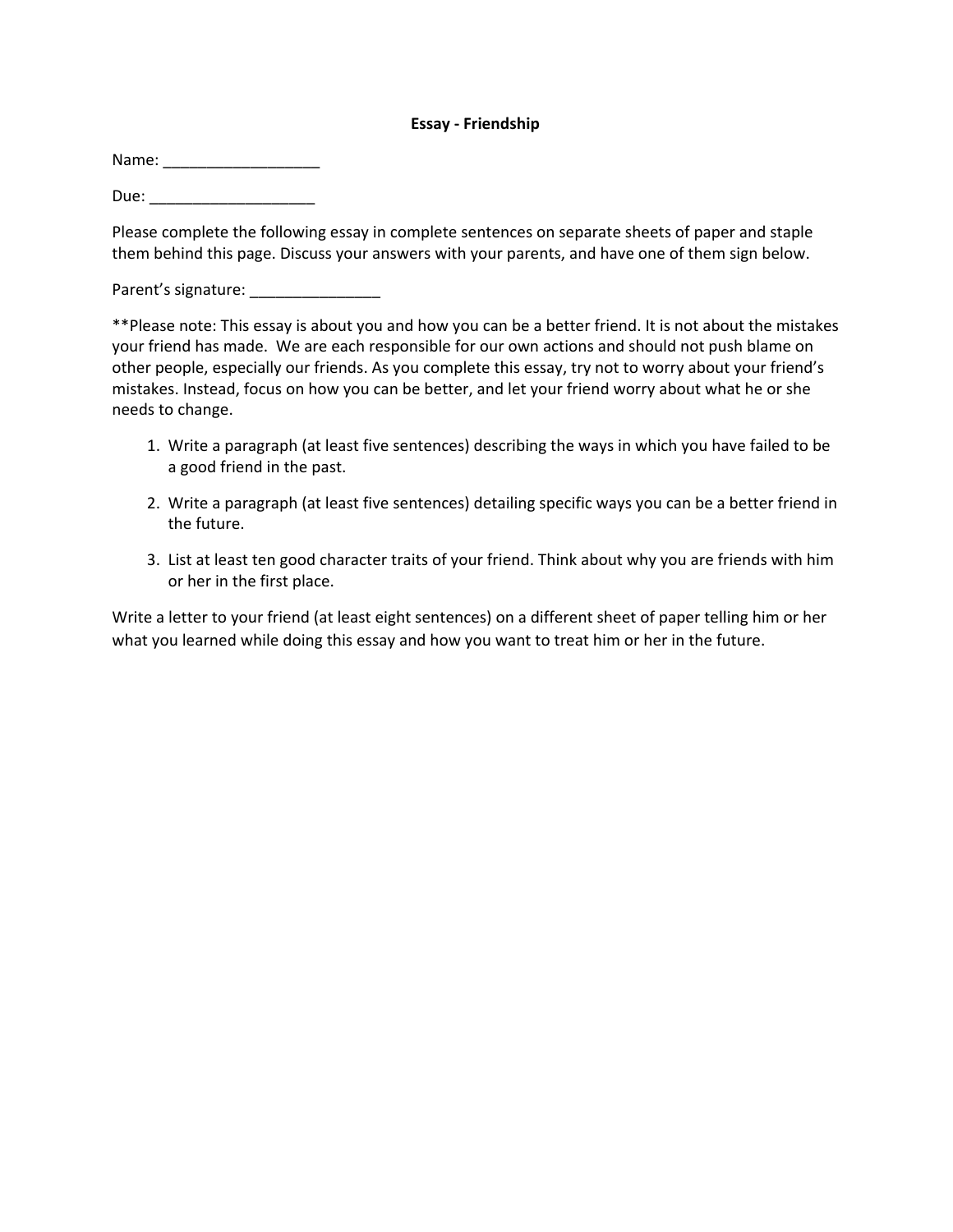## **Pre-written Essay: Talking without permission**

Unwarranted talking in class is a selfish act for many reasons. If it is a time of instruction, talking is a disruption to others and a distraction to the teacher. When I talk, I rob my classmates of the opportunity to receive instruction unhindered. Unauthorized talking is disrespectful to the teacher who has spent time preparing the lesson. Talking also causes me to miss valuable instruction and often makes the teacher repeat the material. If I talk during a time allowed for individual work, I create a distraction and disrupt the thought process of others. I cannot be focused on my own work if I am talking. Talking without permission is inconsiderate and implies that I am more important than everyone else in the room. Therefore, I will not talk in class without permission.

## **Pre-written Essay: Being unkind to fellow students**

I must always be kind, loving, and considerate to others. While it is easy to make fun of someone, this is not being kind and loving. Loving one another is what it means to be part of the human race, and when I put someone else down, I am forsaking this high calling. While this is not easy to live out, I should try every day to be more loving. Even when someone is unkind or mean to me, I should still love them as I, having compassion one of another. When I am kind to others and love and forgive them I show true humanity and become a better person each time.

#### **Pre-written Essay: Silliness or distracting other students**

When I am in class I should not distract others by silliness or other means. Class time is a time to learn and receive instruction. When I am acting silly, I not only keep myself from learning, but also distract other students who are trying to learn. I am a disruption to the class and a distraction to the teacher. By being silly, I'm robbing classmates of the opportunity to receive instruction unhindered. Distractions also cause one to miss valuable instruction and often necessitate repeated material. If I am distracting during a time allowed for individual work, I'm interrupting the thought processes of others. Neither my classmates nor I can be focused on our own work if I am being silly. Distracting others is inconsiderate and implies that I am more important than everyone else in the room. Therefore, I will strive to not be silly in class or be a distraction to others.

#### **Pre-written Essay: Working during class work times**

I will use my class time to work on tasks I am given. I must take notes and pay attention to those presenting or teaching and not read a book, write notes, or work on something else. To disregard a teacher's instructions is disobedience, and if I chose to continue to not apply myself to completing assignments, I am disobeying and will receive a detention. When I am in class, I am to work diligently for and am applying myself wholeheartedly to my education. If I am reading a book, writing notes, or working on something else, I am not diligently learning. Therefore, I must work hard in class to complete the work I am given.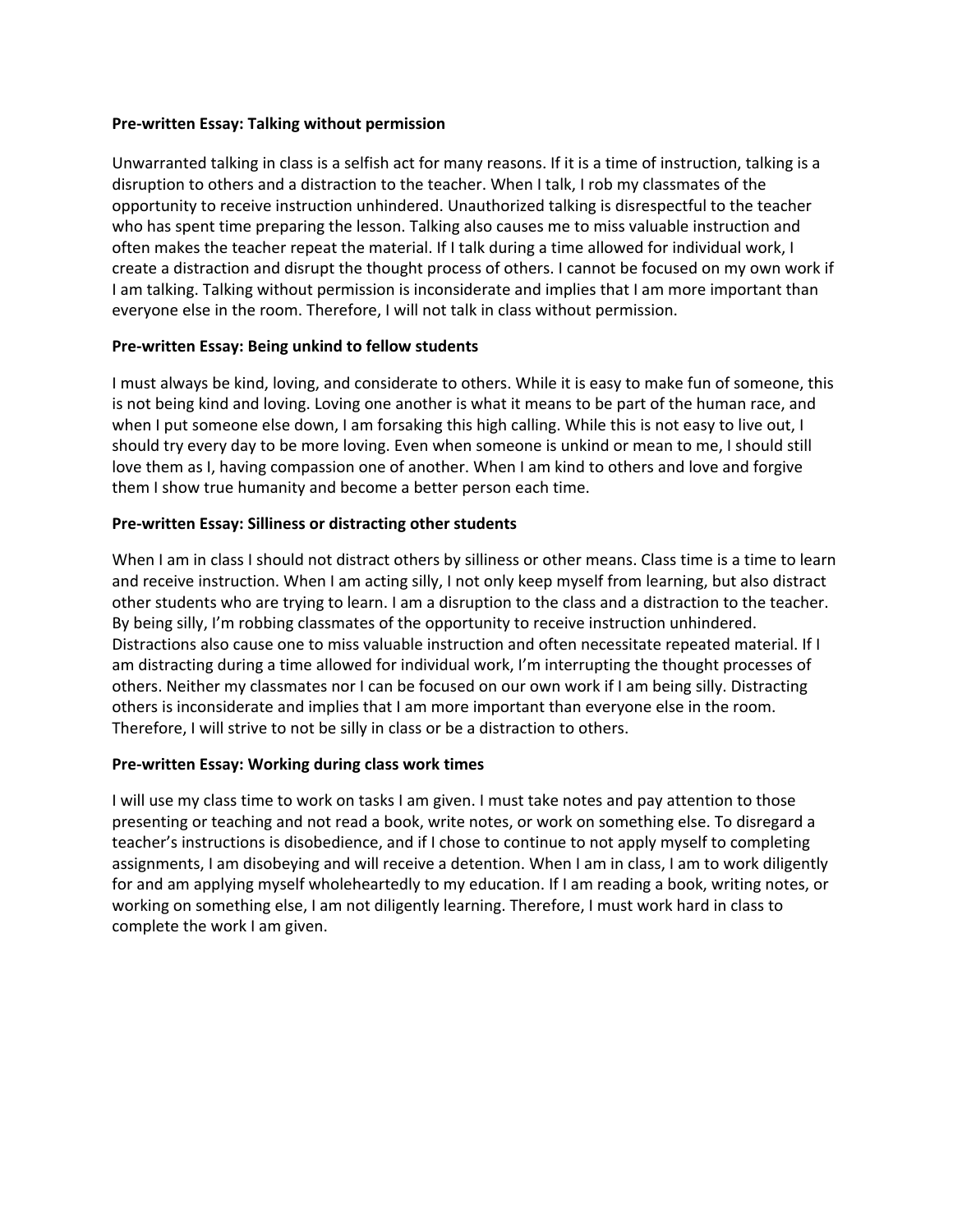#### **Pre-written Essay: Talking during a fire drill**

While talking during a fire drill may not seem like a big deal, it is actually an important matter of safety. In the event of an emergency, students need to be quiet and act orderly in order to be able to hear important instructions from teachers or administration. If I am being disruptive and loud, I could actually prevent myself and others from hearing important instructions about how to get to safety. While the teacher is taking roll, we must stand quietly and answer quickly in case a student is missing in the building. In the event of an emergency, the teacher needs to locate any missing students extremely quickly in order to make sure everyone is safely out of the building. The purpose of fire drills is to practice and prepare so that everyone is prepared in the event of a true emergency. Therefore, I must follow all emergency procedures at all time, including staying under control and quiet to ensure the safety of myself and others. In the future, I must have self-control and keep in mind the true purpose of fire drills.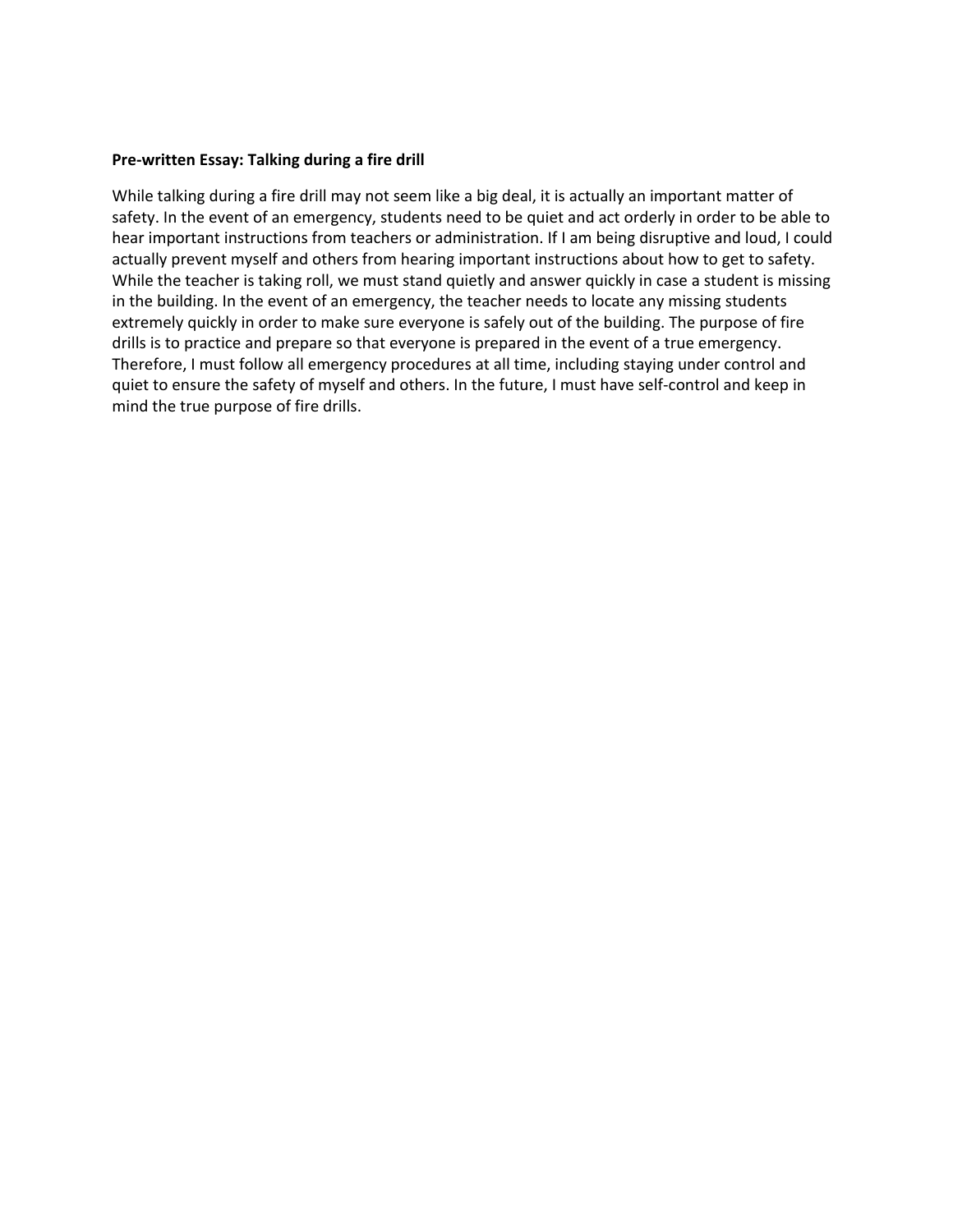# **Welcome to Mt Tabor's Spanish Immersion Language Arts & Social Studies**

We have an exciting year ahead of us! In order to make our class time more enjoyable and educational for each of you, I'd like to explain some of my procedures and expectations.

## **CLASSROOM POLICIES:**

**Supplies**: *To be brought to class EVERY DAY.*

- 1. Textbook (covered or with name clearly labeled) Textbooks or Novels (Titles and grade level on Back of this Memo) (Note on Mini Board in class every class period to see what is needed for the day)
- 2. Spanish Notebook (Diario de Escritura –White )
- 3. Interactive Student Notebook for Social Studies (Cornell Notebook -Orange with Black trim)
- 4. One Binder (1.5 to 2 inches) with dividers for two classes
- 5. Two folders one for Spanish, One for Social Studies containing blank paper
- 6. Student planner ALWAYS
- 7. Pencil, pen (black or blue) and GREEN pen No other pens of other colors please.
- 8. You will also occasionally need other materials. I will let you know in advance when these are needed.

When any of these supplies are missing, you will receive an unprepared on Class Dojo for monitoring. After the  $3^{rd}$ ,  $4^{th}$ , and  $5^{th}$  unprepared, you will be required to complete an assignment in a teacher's room during advisory. The  $6<sup>th</sup>$  unprepared will result in a detention. This starts over each quarter. If it is a writing instrument you need, the student that lends you a writing instrument will receive Kindness Dojo points and a brand new writing instrument of their choosing.

## **Homework**

Do your best on each assignment. In Spanish doing your homework correctly is vital for your success in mastering the language in writing, speaking, listening and reading. In Social Studies this is the year you will learn about a period in time you will be exposed to only once throughout your academic schooling. Therefore, the following procedures will apply:

- 1. **Complete every assignment** to the best of your ability. Never leave questions blank or activity not completed. Consult your notes or ask someone for help if you are confused. In Google Classroom you will always have me available to help via a private message or if it benefits the whole class in the public message board or chat.
- 2. **In Google Classroom** you will always have me available to help via a private message or if it benefits the whole class in the public message board or chat.
- 3. **Come in Advisory.**
- 4. **Save your work digitally in Google Classroom.**
- 5. **Borrow an IPAD and return promptly to be able to access your Textbooks Books online if needed.**
- 6. **All your resources are online with the passwords and websites given to you this past week.**
- 7. **Paper versions of all assignments are also available** in box (Orange 7th grade) (Pink 6th grade)
- 8. **Only use a translator when necessary**. When you do not know the word in Spanish, you should describe using other words this is called circumlocution. Write *E* next to the word in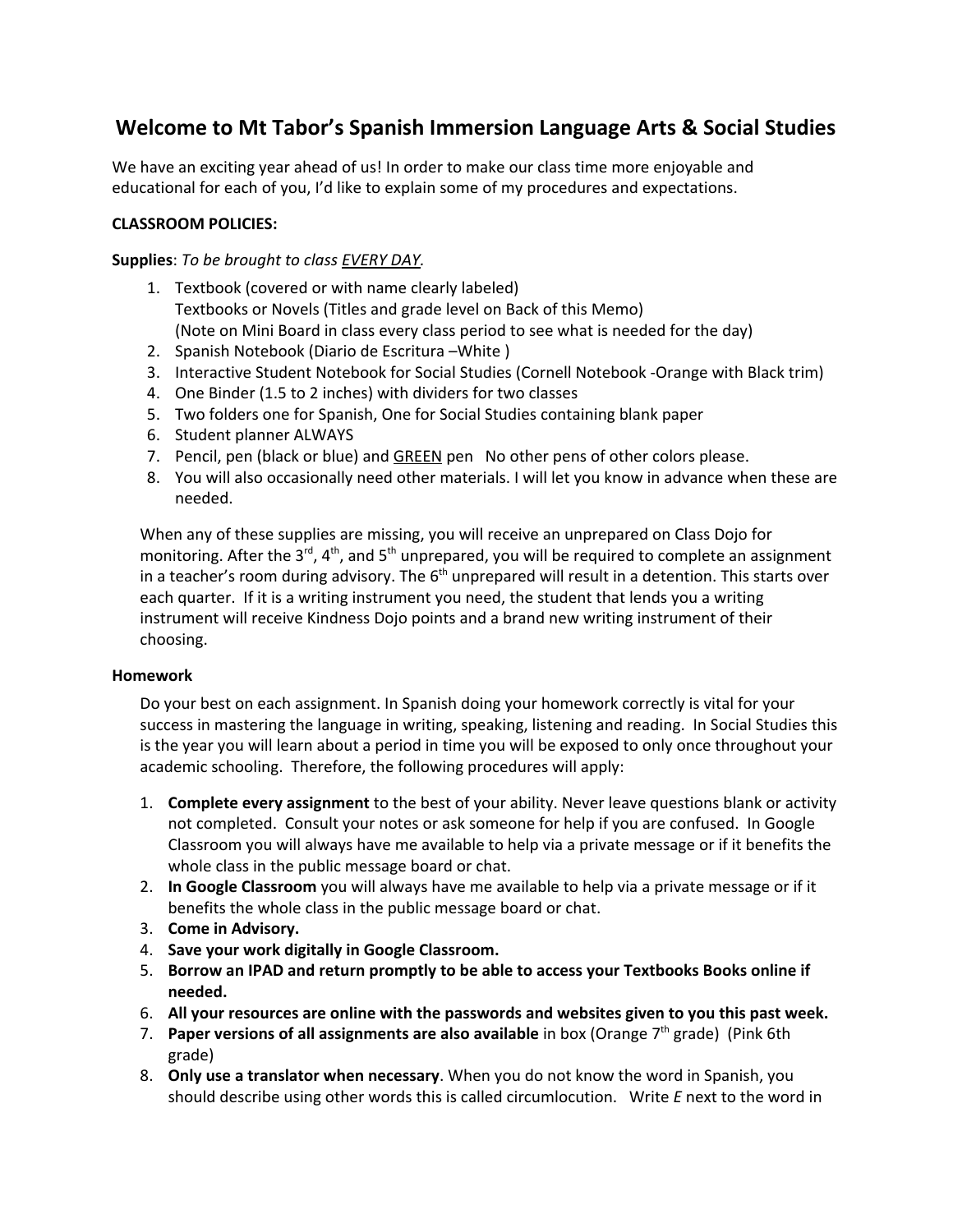English to indicate you could not find the word.

9. You may (and should) ask another student or parent for help about *how* to say the word or words. They may give you hints, guide you through the context, or check your assignment to help you understand what is being asked. I will provide models on Google Classroom and tutorials on recording your responses also. However, if you copy another person's homework or allow someone to give you the work assigned without trying on your own, you are cheating yourself.

60-70% of your homework grade will be based on how much effort you put into each assignment or activity to be completed. If you do not follow these directions, you may be required to redo your homework.

## **Notes**

Each student will keep a notebook of notes for Spanish and Social Studies. These will provide all needed passcodes, to access material online for help including their own recordings and class presentation access. They can review each lesson by going on Google Classroom. If Internet is unavailable they will have their notebooks and folders with the paper version of the presentations and all needed that should be used when completing homework and studying. These notes will be collected and graded the day of each test, checked in Green on Google Classroom as done also.

#### **Late Work**

With the exception of unplanned absences, **all work must be turned in on time.** When a homework assignment is not completed on time, it must be turned in the following day to receive any partial credit that is available. A student must staple a late pass pre-printed note on the assignment with the reason. **Habitually turning in work late is not acceptable.**

## **Tardiness**

- 1. If you are late because you were needed by a teacher or staff member, you must bring a pass from that teacher/staff member in order to be excused.
- 2. When you enter the classroom late (with or without a pass), enter so as not to distract the rest of the class. Silently enter the room, hand the teacher your pass, and join the rest of the class in our activity.
- 3. Three unexcused tardies in any quarter will result in a detention.

#### **Absence**

When you are absent, **you are responsible to make up all the work you missed.**

- 1. Check the absent folder/and assigned buddy to see what you missed.
- 2. Copy the notes you missed from a friend.
- 3. Make up any homework assignments you missed as soon as possible.
- 4. Make up any tests/quizzes you missed.

\*Note: If an assignment was due the day you were absent, it must be turned in the first day you return.

**Grading** – points system (Percentages are estimates that may vary depending on the number of assignments.)

Tests: 100 points each (around 45%) Quizzes: 20 points each (around 24%)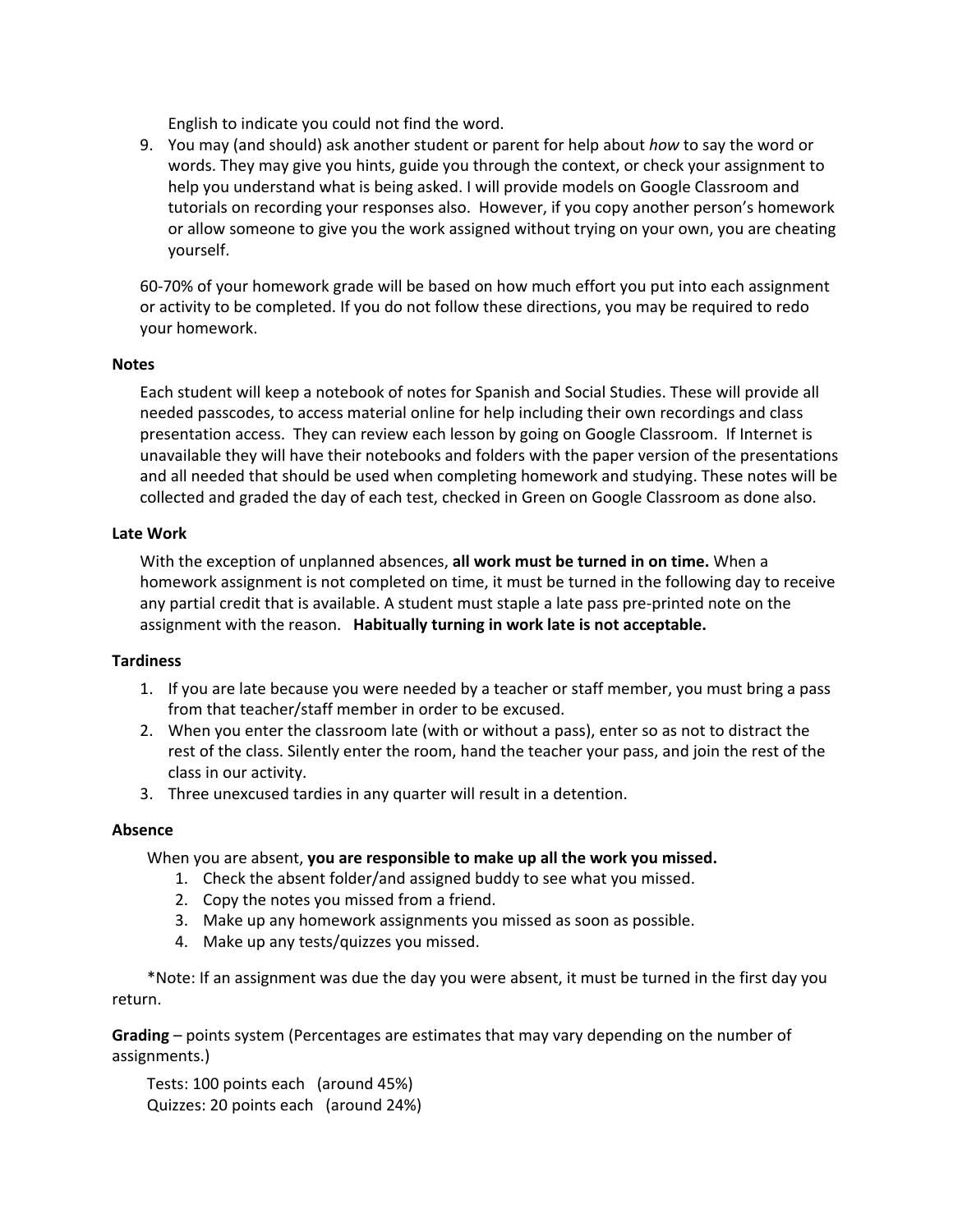Homework: 5 points each (around 20%) Class work: 2-5 points each (around 6%) Notes: 10 points each (around 5%)

#### **FINAL NOTES:**

Spanish is an incredible subject in which we study not just the language but the culture to become bilingual global citizens. I love teaching the Spanish Language and Social Studies in Spanish and hope to help you will enjoy it as well. The key to success in learning a language is to do your very best on each activity, assignment and practice everyday speaking, listening, writing and reading in Spanish. If you are struggling at any time, please come see me. The language is a building process, and I don't want anyone to get behind. Let's have a great year and honor being bilingual in today's society.

Please feel free to contact me at any time.

Email: ssegurol@pps.net

School number: 503-916-5646 ext. 70745

**STUDENTS**: I have read these classroom procedures and understand that I am responsible for following them.

Signature \_\_\_\_\_\_\_\_\_\_\_\_\_\_\_\_

**PARENTS**: I have read and am aware of these classroom procedures.

Signature <u>and</u>

#### **PLEASE KEEP THIS SHEET IN YOUR BINDER AT ALL TIMES.**

**Thank you.**

 **- - - - - - - - - - - - - - - - - - - - - - - - - - - - - - - - - - - - - - - - - - - - - - - - - - - - - - - - - - - - - - - - - - - - - - - - - - - - - - -**

#### **Student Photographs and Media:**

There are opportunities throughout the school year in our classroom for your child's photograph or recordings of their performance to be taken. These may include fieldtrips, classroom activities, and other general activities. In a secure website (ClassDojo and Google Classroom), which is password protected, will these videos or photographs be available for your child's and parent view; never will their full name appear. Our Spanish Immersion classroom enjoys using these photographs to see learning happening and to eventually save digitally for future classes and students. However, some parents do not want their children identified for various reasons.

**If you prefer that your child's photograph or voice recording not be used please indicate in the bottom of this memo.**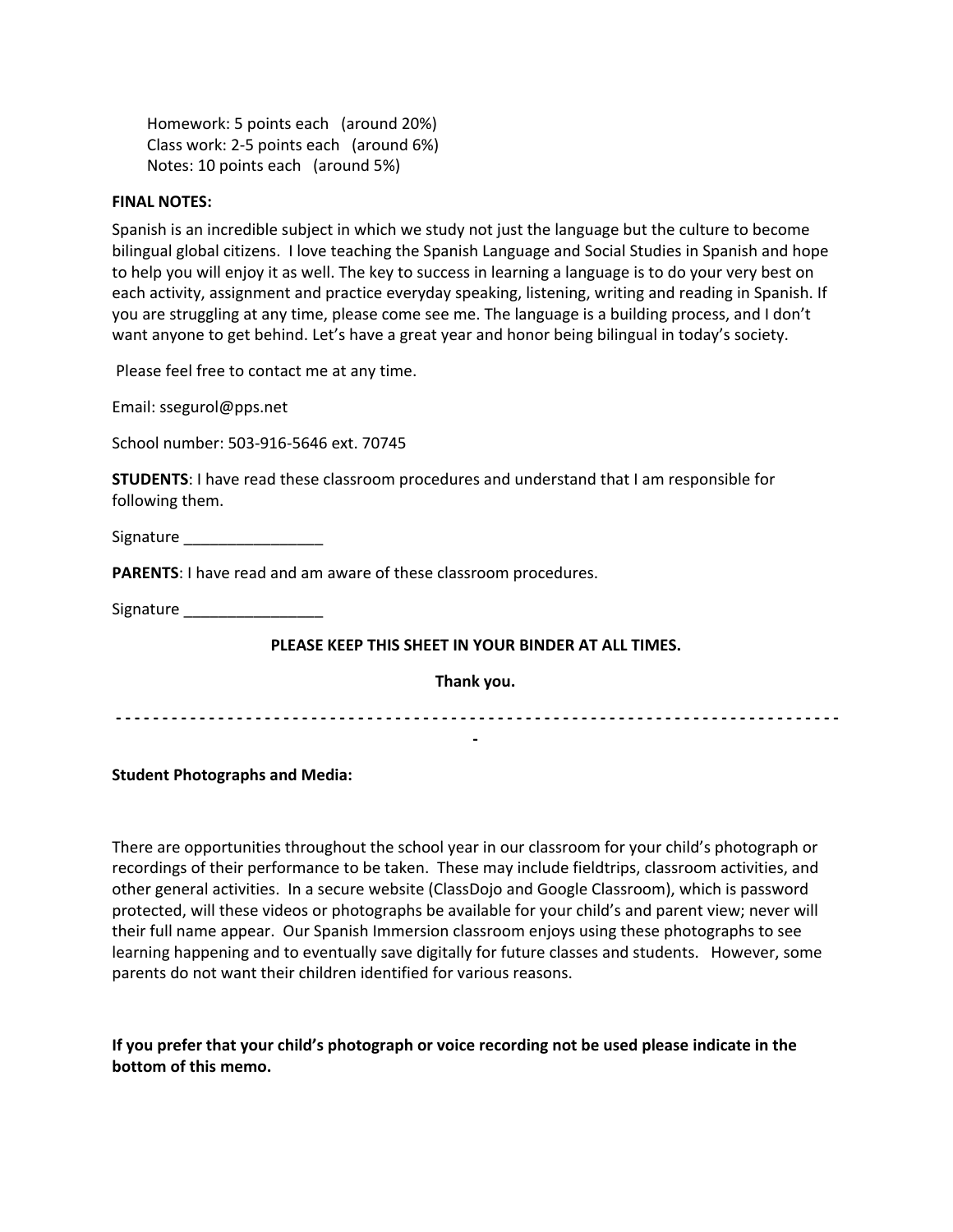# Name of Student /and Parent

 $\overline{\phantom{0}}$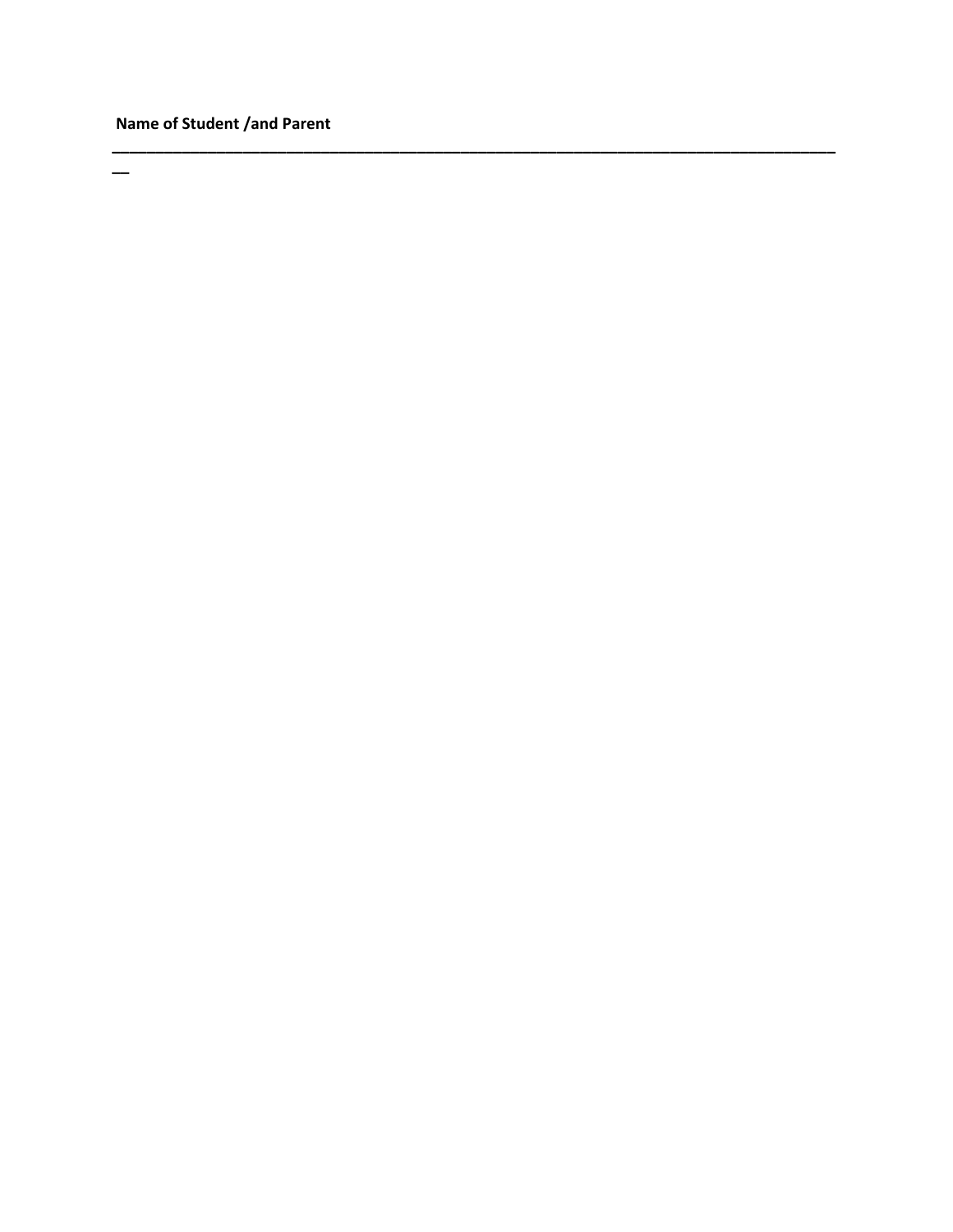#### **Discipline Plan for Room 205**

#### **Classroom Rules**

- 1. Communicate with others only when given permission.
- 2. Stay in your seat unless given permission.
- 3. Participate in all classroom activities.
- 4. Be respectful and kind to others.

#### **If You Choose to Break a Rule**

Students who choose to communicate with others or get out of their seat without permission will be given a warning. Any student who receives three warnings in one day will be given a writing assignment.

Students who choose to distract others or not participate in class activities, including reading, working on other materials or writing notes, will be given a writing assignment. No warnings will be given.

Students who choose to be unkind to another student in any way will be given a writing assignment. No warnings will be given.

#### **Continued or flagrant violations will result in a detention.**

#### **If You Earn a Writing Assignment**

Writing assignments are due at the beginning of class the following day and must contain a parent/guardian's signature.

If the assignment is not turned in at the beginning of class the next day with a parent/guardian's signature, the student will be required to work on the assignment during advisory in a teacher's room. The assignment may also be doubled.

If the complete assignment is still not turned in at the beginning of class the next day with a parent/guardian's signature, the student will receive a detention.

**Rewards**

Praise

Positive notes home

Free seating days

Student of the month

An orderly, safe, and productive learning environment

**STUDENTS**: I have read this classroom discipline plan and understand it. I will honor it while in Room 205.

Signature \_\_\_\_\_\_\_\_\_\_\_\_\_\_\_\_\_\_\_

**PARENTS**: My child has discussed this discipline plan with me. I understand it and will support it.

Signature \_\_\_\_\_\_\_\_\_\_\_\_\_\_\_\_\_\_\_

**TEACHER**: I will strive to be fair and consistent in administering the discipline plan for Room 205.

Signature \_\_\_\_\_\_\_\_\_\_\_\_\_\_\_\_\_\_\_